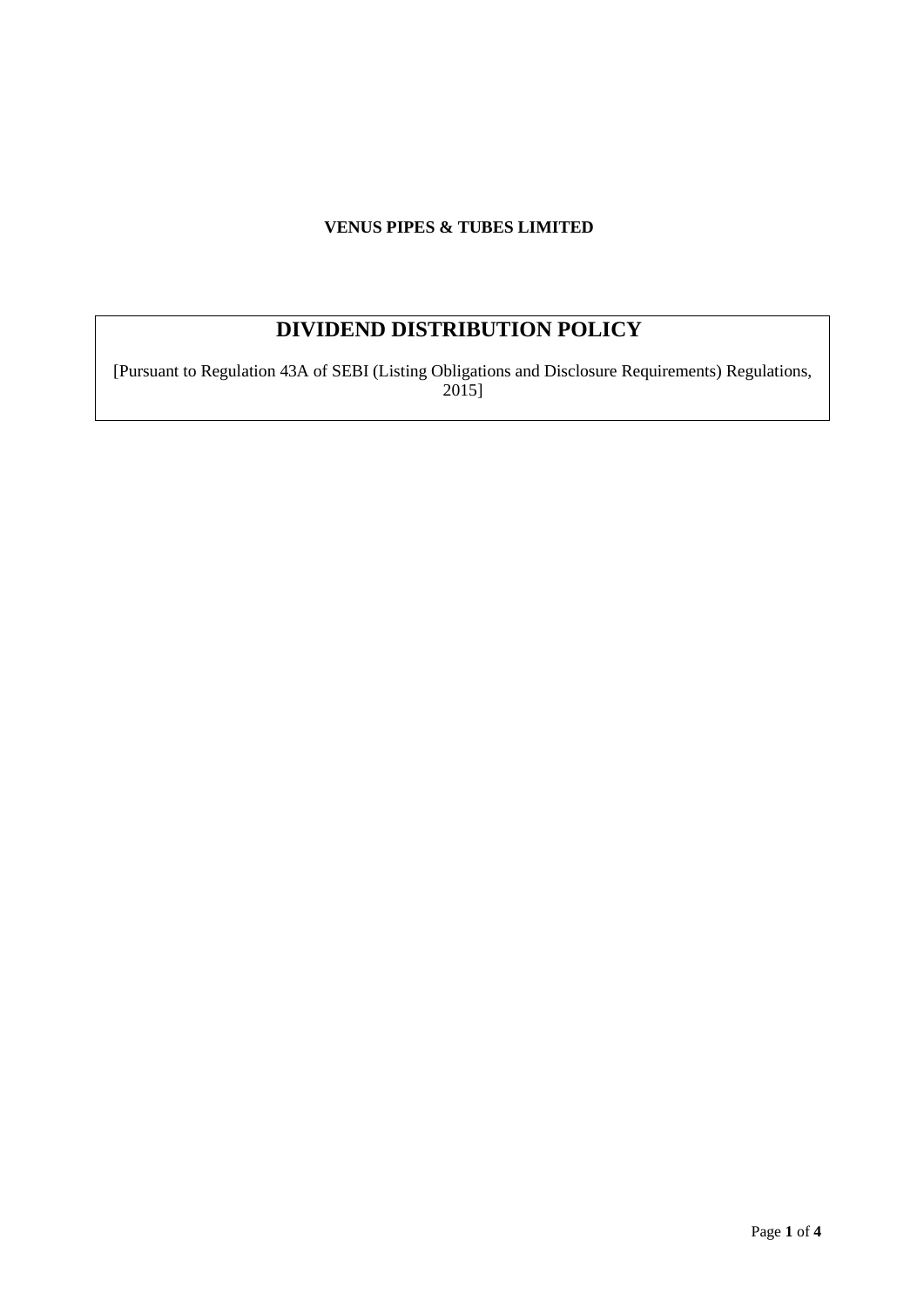# **VENUS PIPES & TUBES LIMITED**

## **DIVIDEND DISTRIBUTION POLICY**

## **1. PREAMBLE**

Securities and Exchange Board of India ("**SEBI**") vide its notification dated July 8, 2016 has inserted Regulation 43A in the SEBI (Listing Obligations and Disclosure Requirements) Regulations, 2015, as amended from time to time ("**SEBI LODR Regulations**") which requires top thousand (1000) listed entities based on market capitalization (calculated as on March 31 of every financial year) to formulate a dividend distribution policy which shall be disclosed in their annual reports and on their websites.

Since, Venus Pipes & Tubes Limited ("**VENUS"** or "**Company**") is in the process of launching an Initial Public Offer (IPO) by way of listing its equity shares on the Stock Exchange, the said regulation may become applicable on VENUS.

In accordance with Regulation 43A of the SEBI LODR Regulations, the Company has framed this Dividend Distribution Policy (the "**Policy**"). The Board of Directors of VENUS ("**Board**"), at its meeting held on October 21, 2021 approved the Policy. The Policy will be effective from October 21, 2021.

## **2. REGULATORY/ POLICY FRAMEWORK**

The Policy has been framed in line with–

- i. The provisions of the Companies Act, 2013 and the rules made thereunder (the **"Act**") and the SEBI LODR Regulations;
- ii. Any other law, regulations, guidelines, to the extent applicable.

## **3. OBJECTIVE AND SCOPE OF THE POLICY**

- i. The Policy is aimed at increasing the Company's fundamental value ensuring an annual dividend payout based on the amount of profit to be distributed amongst shareholders of the Company after balancing the requirement of deployment of internal accruals for its sustenance and growth plans.
- ii. The Company's commitment is to deliver sustainable value to all its stakeholders.
- iii. The Company has been consistently paying dividend and this trend is expected to continue in future as well unless the Company is unable to declare dividend due to any of the factors listed ahead.
- iv. The Company endeavors to declare dividend from time to time.

## **4. INTENT OF THIS POLICY**

The intent of the Policy is to broadly specify the following parameters:

- i. The circumstances under which the shareholders of the Company may or may not expect dividend;
- ii. The financial parameters that shall be considered while declaring dividend;
- iii. Internal and external factors that shall be considered for the declaration of dividend;
- iv. Policy as to how the retained earnings shall be utilized and;
- v. Parameters that shall be adopted with regard to various classes of shares.

Provided that if the Company proposes to declare dividend on the basis of parameters in addition to clauses i) to v) or proposes to change such additional parameters or the dividend distribution policy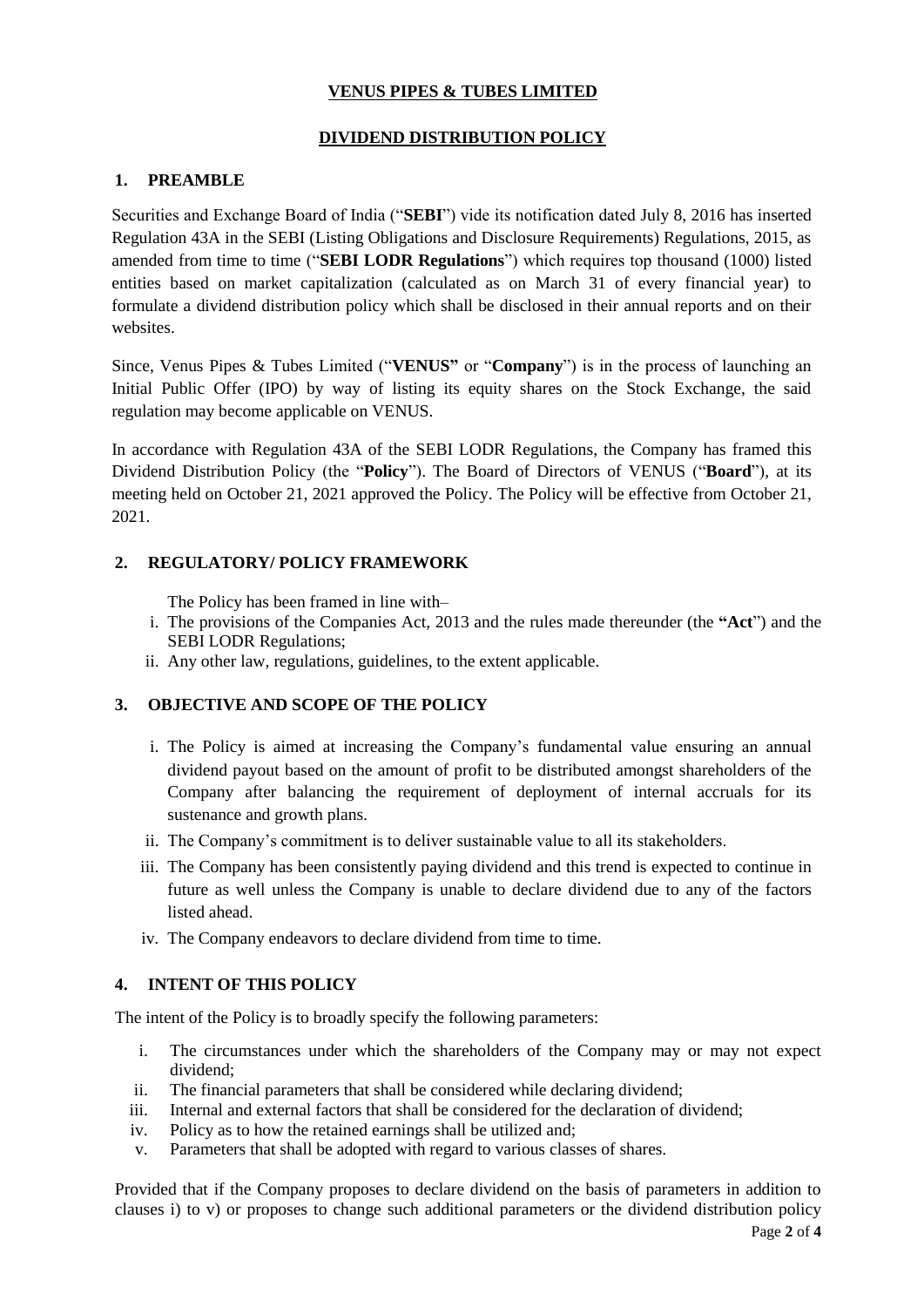contained in any of the parameters, the Company shall disclose such changes along with the rationale for the same in its annual report and on its website.

#### **A. Circumstances under which the shareholders of the Company may or may not expect dividend.**

The Company is expected to pay out dividends to its shareholders in future, unless the Company is restrained to declare dividends due to financial and other internal and external factors. The Company would aim to strike a balance between rewarding shareholders through dividend and ensuring that sufficient profits are retained for growth of the Company and other needs. Some of the factors that may curtail the ability of the Company to pay out dividends to its shareholders include– i) proposed expansion plans requiring higher capital allocation; ii) decision to undertake any acquisition, merger, joint venture etc.; iii) requirement of higher working capital; iv) proposal for buy-back of securities; and v) in the event of loss or inadequacy of profits.

#### **B. Financial Parameters that shall be considered while declaring dividend.**

- i. Realized and projected profitability;
- ii. Net-worth of the Company and its capacity to borrow;
- iii. Earnings per share;
- iv. Long-term borrowings;
- v. CAPEX/Business Expansion needs;
- vi. Retention of profit for further leveraging in line with the CAPEX needs; and
- vii. Cash and bank balance.

#### **C. Internal and External factors to be considered while declaring Dividend**

- i. Capital expenditure requirements considering expansion and other opportunities;
- ii. Borrowing levels and the capacity to borrow;
- iii. Cost and availability of alternative source of financing;
- iv. Macroeconomic and business condition;
- v. Regulatory norms; and
- vi. Any other relevant factors that the Board may deem fit to consider before declaring dividend.

#### **D. Utilization of Retained Earnings**

The Board may retain its earnings in order to make better use of the available funds and increase the value of the stakeholders in the long run. The decision of utilization of the retained earnings of the Company shall be based on the following factors:

- i. Capital and Revenue Expenditures for the growth of the business and operations of the Company.
- ii. Issue of bonus shares or buy back of shares as per SEBI/Stock regulations and guidelines.
- iii. Any other purpose which the Board may consider appropriate.

#### **E. Parameters to be adopted with regard to various classes of shares**

The holders of the equity shares of the Company, as on the record date, are entitled to receive dividends. Since the Company has issued only one class of equity shares with equal voting rights, all the members of the Company are entitled to receive the same amount of dividend per share. The Policy shall be suitably revisited at the time of issue of any new class of shares depending upon the nature and guidelines thereof.

#### **5. STATUTORY REQUIREMENTS**